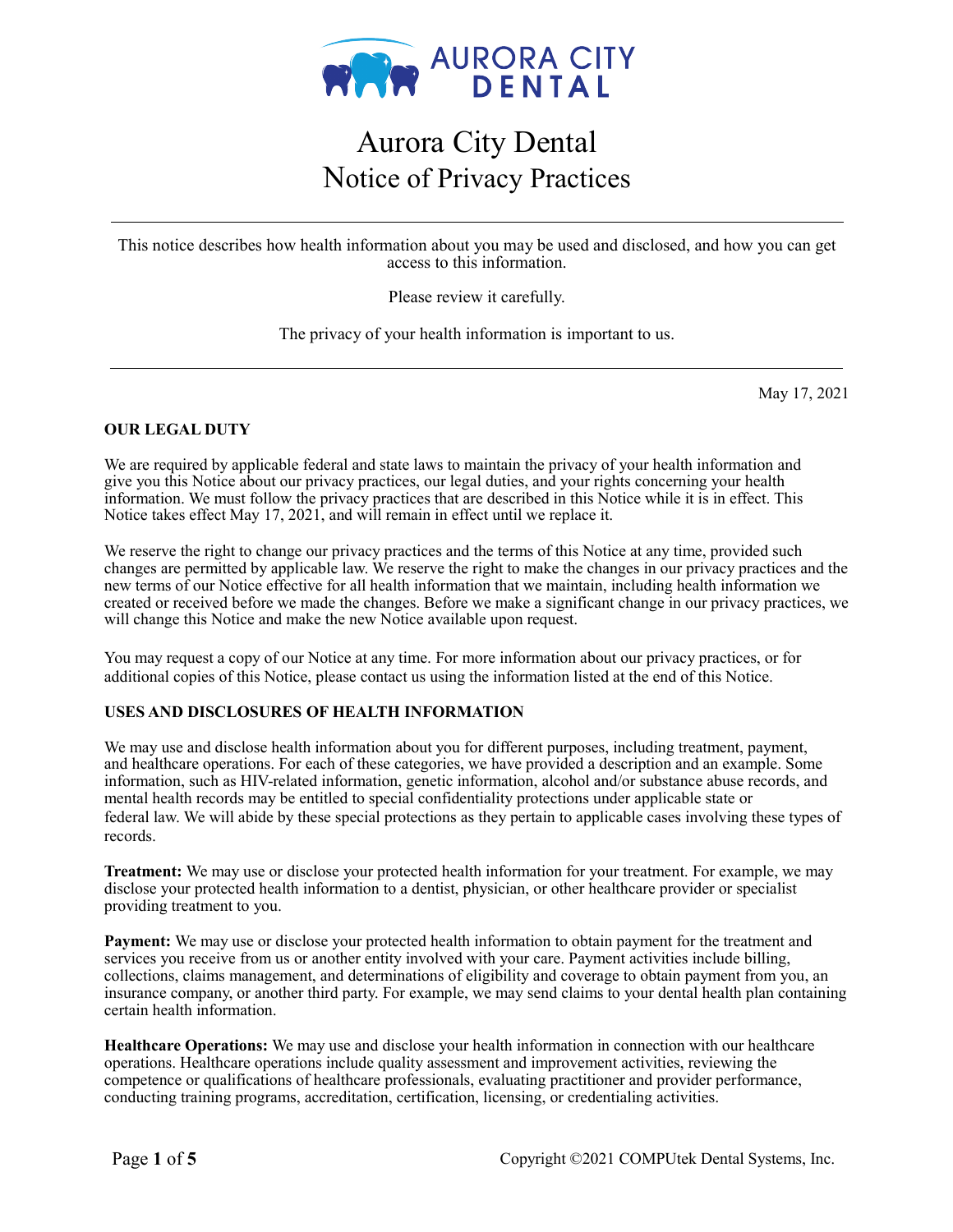Your Authorization: In addition to our use of your health information for treatment, payment, or healthcare operations, you may give us written authorization to use your health information or to disclose it to anyone for any purpose. If you give us an authorization, you may revoke it in writing at any time. Your revocation will not affect any use or disclosures permitted by your authorization while it was in effect. Unless you give us a written authorization, we cannot use or disclose your health information for any reason except those described in this Notice**.**

**To Your Family and Friends:** We must disclose your health information to you, as described in the Patient Rights section of this Notice. We may disclose your health information to a family member, friend, or other person to the extent necessary to help you with your healthcare or with payment for your healthcare, but only if you agree that we may do so.

**Persons Involved In Care:** We may use or disclose health information to notify, or assist in the notification of (including identifying or locating) a family member, your personal representative or another person responsible for your care, of your location, your general condition, or death. If you are present, then prior to use or disclosure of your health information, we will provide you with an opportunity to object to such uses or disclosures. In the event of your incapacity or emergency circumstances, we will disclose health information based on a determination using our professional judgment, disclosing only health information that is directly relevant to the person's involvement in your healthcare. We will also use our professional judgment and our experience with common practice to make reasonable inferences of your best interest in allowing a person to pick up filled prescriptions, medical supplies, x-rays, or other similar forms of health information.

**Marketing Health-Related Services:** We will not use your health information for marketing communications without your prior written authorization.

**Required By Law:** We may disclose your health information when we are required to do so by law.

**Public Health and Public Benefit:** We may use or disclose your health information to report abuse, neglect, or domestic violence; to report disease, injury, and vital statistics; to report certain information to the Food and Drug Administration (FDA); to alert someone who may be at risk of contracting or spreading a disease; for health oversight activities; for certain judicial and administrative proceedings; for certain law enforcement purposes; to avert a serious threat to health or safety; and to comply with workers' compensation or similar programs.

**Decedents:** We may disclose health information about a decedent as authorized or required by law.

**National Security:** We may disclose to military authorities the health information of Armed Forces personnel under certain circumstances. We may disclose health information required for lawful intelligence, counterintelligence, and other national security activities to authorized federal officers. Under certain circumstances, we may disclose to a correctional institution or law enforcement officer having lawful custody of protected health information of an inmate or patient.

**Law Enforcement**: We may disclose your protected Health Information for law enforcement purposes as permitted by HIPAA, as required by law, or in response to a subpoena or court order.

**Health Oversight Activities:** We may disclose your protected health information to an oversight agency for activities authorized by law. These oversight activities include audits, investigations, inspections, and credentialing, as necessary for licensure and for the government to monitor the health care system, government programs, and compliance with civil rights laws.

**Secretary of HHS**: We will disclose your health information to the Secretary of the U.S. Department of Health and Human Services when required to investigate or determine compliance with HIPAA.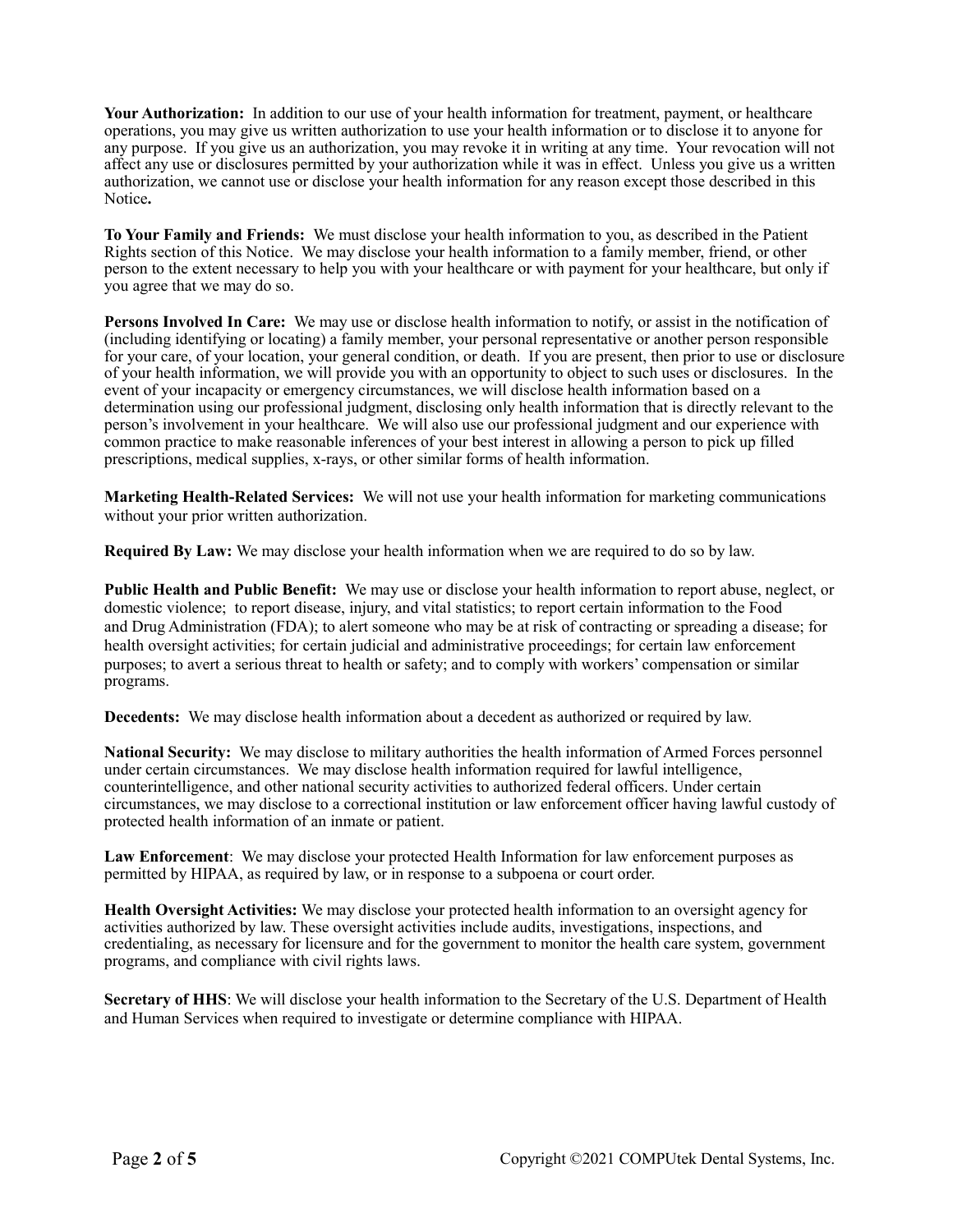**Appointment Reminders:** We may use or disclose your health information to provide you with appointment reminders (such as voicemail messages, postcards, or letters).

**Research:** We may use and disclose your protected health information for our research projects that are subject to a special approval process. We will ask for your permission if the researcher will be involved in your care at the office or will have access to your name, address, or other information that reveals your identity.

**Fundraising:** We may contact you to provide you with information about our sponsored activities, including fundraising programs, as permitted by applicable law. If you do not wish to receive such information from us, you may opt out of receiving these communications.

**Other Uses and Disclosures of Personal Health Information:** Your authorization is required, with a few exceptions, for disclosure of psychotherapy notes, use or disclosure of protected health information for marketing, and for the sale of protected health information. We will also obtain your written authorization before using or disclosing your protected health information for purposes other than those provided for in this Notice (or as otherwise permitted or required by law). You may revoke an authorization in writing at any time. Upon receipt of the written revocation, we will stop using or disclosing your protected health information, except to the extent that we have already taken action in reliance on the authorization.

#### **PATIENT RIGHTS**

**Access:** You have the right to look at or get copies of your health information, with limited exceptions. You must make the request in writing. You may make a request to obtain the form to request access by using the contact information listed at the end of this Notice or by sending a letter at the end of this Notice. If you request information that we maintain on paper, we may provide photocopies. If you request information that we maintain electronically, you have the right to an electronic copy. We will use the form and format you request if readily producible and can practicably do so. We will charge you a reasonable cost-based fee for expenses such as copies, staff time and for postage if you want copies mailed to you. Please contact us using the information listed at the end of this Notice for an explanation of our fee structure.

If you are denied a request for access, you have the right to have the denial reviewed in accordance with the requirements of applicable law.

**Accounting of Disclosures:** With the exception of certain disclosures, you have the right to receive an accounting of disclosures of your health information in accordance with applicable laws and regulations. To request an accounting of disclosures of your health information, you must submit your request in writing to our practice's Privacy Officer. If you request this accounting more than once in a 12-month period, we may charge you a reasonable, cost-based fee for responding to these additional requests.

**Restriction:** You have the right to request that we place additional restrictions on our use or disclosure of your health information by submitting a written request to our Privacy Officer. Your written request must include (1) what information you want to limit (2) whether you want to limit our use, and (3) to whom you want the limits to apply. We are not required to agree to your request except in the case where the disclosure is to a health plan for purposes of carrying out payment or health care operations, and the information pertains solely to a health care item or service for which you, or a person on your behalf (other than the health plan), has paid our practice in full.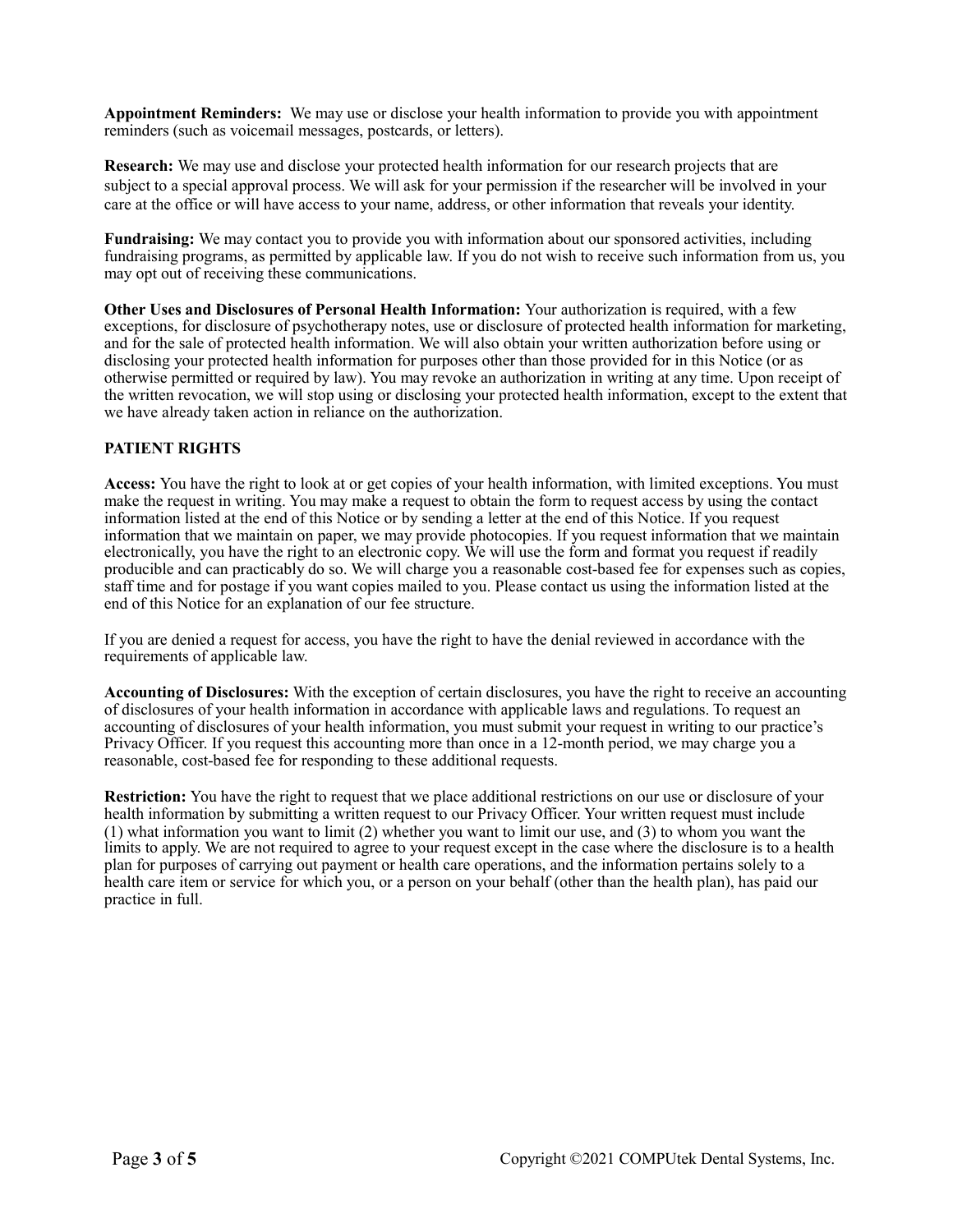**Alternative Communication:** You have the right to request that we communicate with you about your health information by alternative means or to alternative locations but you must make your request in writing. Your request must specify the alternative means or location and provide satisfactory explanation of how payments will be handled under the alternative means or location you request. We will accommodate all reasonable requests. However, if we are unable to contact you using the ways or locations you have requested, we may contact you using the information that we have.

**Amendment:** You have the right to request that we amend your health information. Your request must be in writing, and it must explain why the information should be amended. We may deny your request under certain circumstances. If we agree to your request, we will amend your record(s) and notify you of such. If we deny your request for an amendment, we will provide you with a written explanation of why we denied it and explain your rights.

**Right to Notification of a Breach:** You will receive notifications of breaches of your unsecured protected health information as required by law.

**Electronic Notice:** You may receive a paper copy of this Notice upon request, even if you have agreed to receive this Notice electronically on our Web site or by electronic mail (email).

#### **QUESTIONS AND COMPLAINTS**

If you want more information about our privacy practices or have questions or concerns, please contact us.

If you are concerned that we may have violated your privacy rights, or you disagree with a decision we made about access to your health information or in response to a request you made to amend or restrict the use or disclosure of your health information or to have us communicate with you by alternative means or at alternative locations, you may complain to us using the contact information below. You may also submit a written complaint to the U.S. Department of Health and Human Services. We will provide you with the address to file your complaint with the U.S. Department of Health and Human Services upon request.

We support your right to the privacy of your health information. We will not retaliate in any way if you choose to file a complaint with us or with the U.S. Department of Health and Human Services.

#### **CONTACT INFORMATION**

For more information about our privacy practices, or for additional copies of this Notice, please contact us at:

Aurora City Dental Attn: Privacy Officer 990 S. Abilene St., Aurora, CO 80012 Telephone: (719) 355-813